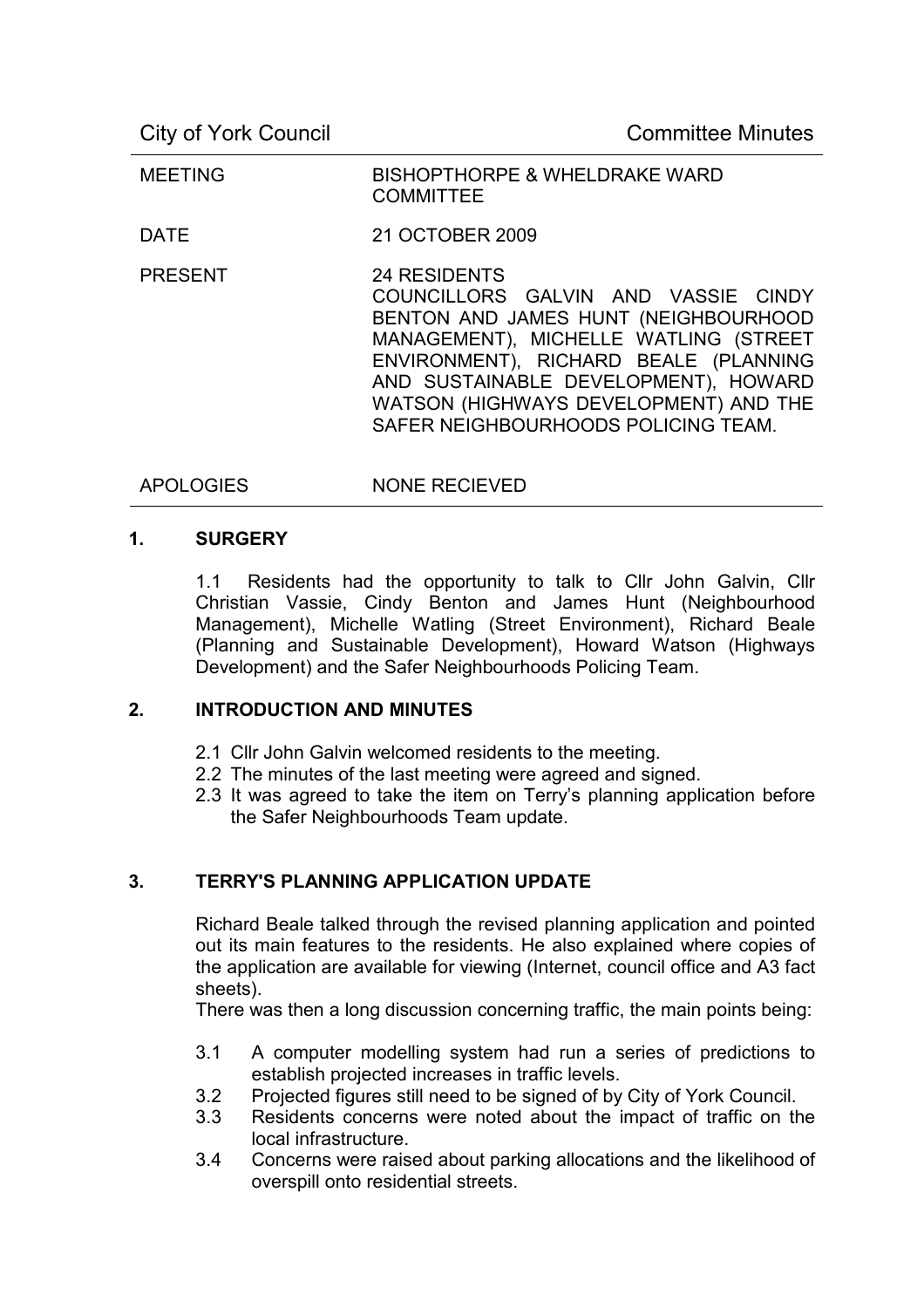3.5 Richard Beale stressed the point that York is trying to become a green city and that parking and traffic levels had specific policies that applied to try and encourage the use of public transport.

Questions were then raised about road use and planned routes for traffic to the Terry's site.

Q. What is the anticipated route to the site?

A. A64 to Sim Balk Lane to Church Lane to Bishopthorpe Road.

Q. How will this route be polices?

Cllr. Galvin: You can't really enforce a route on someone. However this is not the developers fault this is the responsibility of the local authority.

Q. In 2021 the junction of Church Lane and Bishopthorpe Road will be over its capacity to manage traffic. Will a round about be put in when the Terry's site is developed or will the local authority wait until the problem has happened?

A. We have not heard about this, perhaps you could contact highways to discuss this.

## **4. SAFER NEIGHBOURHOODS TEAM**

Sgt Andy Haigh gave an update on Crime and Community Safety issues in the ward. The following points were noted:

- 4.1 Overall in Bishopthorpe crime was up, actual figures a rise from 90 crimes to 111.
- 4.2 Auto crime has risen from 4 to 21, this was due to one man breaking into 7/8 cars in one night. He has subsequently been arrested and sentenced.
- 4.3 Burglary dwelling is down from 6 to 4.
- 4.4 Burglary other is down from 13 to 12.
- 4.5 Anti-Social Behaviour (ASB) is up from 100 to 108.
- 4.6 Overall Bishopthorpe and Wheldrake are low crime and ASB in comparison with the majority of York.

Sgt. Haigh then went on to talk to the residents about making official statements and reporting crime to the Police. Sgt. Haigh used a recent example from Bishopthorpe where a woman agreed to give a statement and the suspects were arrested charged and prosecuted. Sgt. Haigh stressed the importance of being willing to stand up to ASB and petty criminals and giving evidence against them.

Q. Was there an arrest over the fire on Ferry Lane?

A. No, sadly there was not enough evidence.

Cllr. Galvin: At the end of the day unless there is real and strong evidence nothing will happen, you must be prepared to stand up and give statements.

Sgt. Haigh: We can impose strong conditions on bail and convictions i.e. banning someone from the area, putting them on curfew etc.

Q. What progress is there with policing speeding and using speed cameras?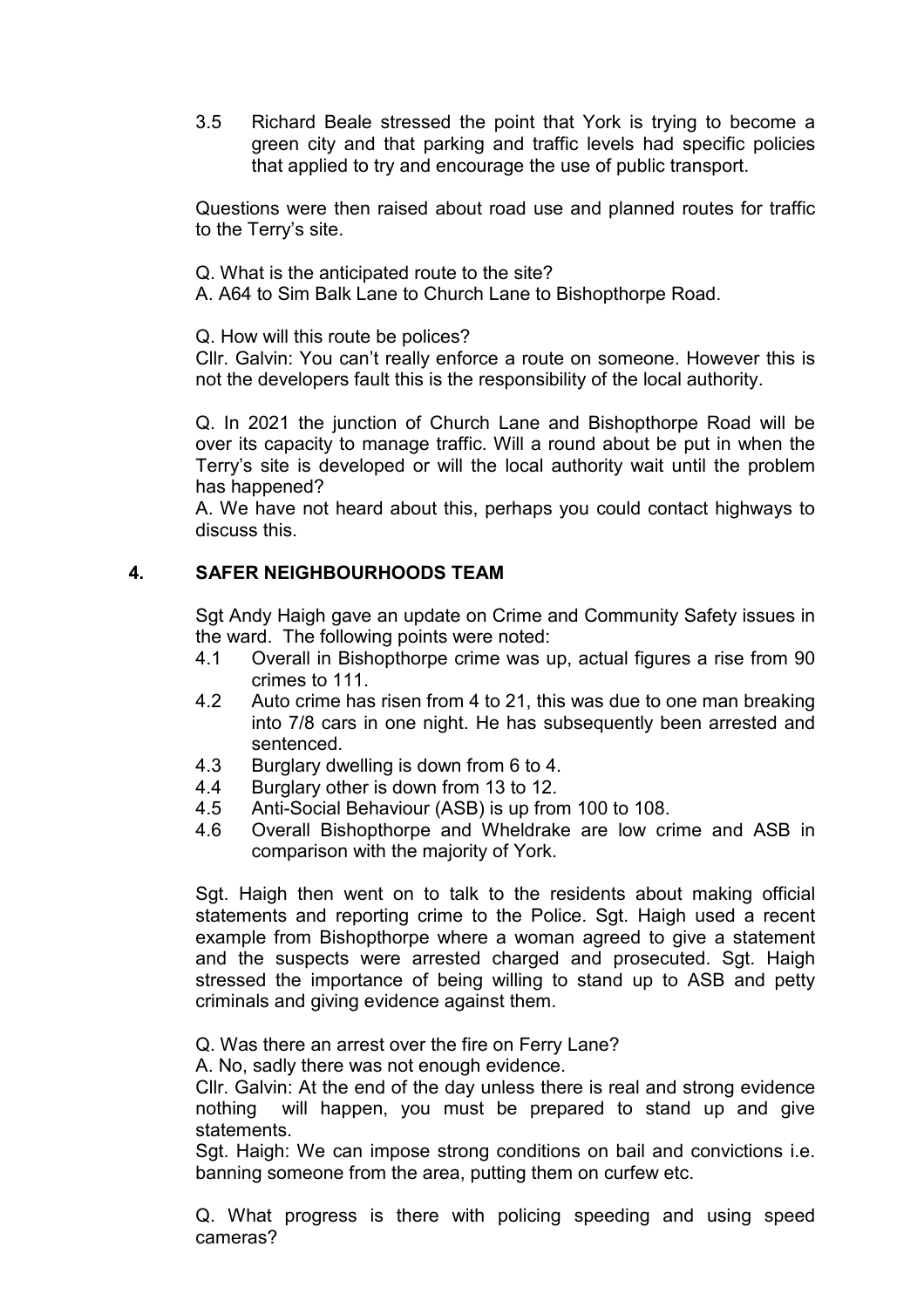A. None, filling the 95 alive forms and send them in.

Q. We have been told to stop sending them in because they have too many, who are we supposed to listen to?

A. Head Quarters prioritise areas for speed enforcement. We are only allowed to use our speed guns in those areas and Bishopthorpe is not one of them. The only way this can be influenced is through the forms.

Residents asked Sgt. Haigh to pass on their concerns.

It was also noted that in some towns and villages the road markings are selectively not painted back on the roads. This creates uncertainty for the driver and they automatically slow down.

Q. In the paper it mentioned responsible citizens being trained to use speed guns and record number plates. Would that happen in this ward? A. We are not aware of this and from personal experience know there is a great deal of bureaucracy and red tape around being trained to use speed guns.

Q. Re you not allowed to pull into lay-bys and do random speed checks anymore then?

A. No we're not, we can only police speed in areas designated by HQ.

Q. Following on from the article in the newspaper we were asked quite a while ago to forward names of responsible citizens to the Parish Councils and then onto the Police for training in the use of speed guns, what is happening with that process?

A. It has been put on hold and is to be evaluated. There have been a number of issues and complexities that need addressing. This process won't be restarting in the near future.

Q. Has the Ring Master system been shut down?

A. No, it should still be operational. However they have changed the system so that the PCSO's have to submit their own message to the system where previously they had a control room to do that.

## **5. SCHEME SUGGESTIONS**

Cllr. Galvin asked for support, views and opinions on the proposed scheme suggestions.

Representatives of the following schemes spoke: 1,6,7 and 14

Q. There are a number of scheme suggestions for young people but little happens in Acaster Malbis, where can I get funding to pay for activities? A. Contact the Neighbourhood Management team at City of York Council and they will help you find funding for projects.

Cllr. Galvin: Bishopthorpe Parish Council funded the URBIE bus this year, so speak to Acaster Malbis Parish Council and they may be able to help. Cllr. Vassie: Wheldrake shared the cost of Street Sport York sessions with the Parish Council and it proved highly beneficial.

## **6. HAVE YOUR SAY**